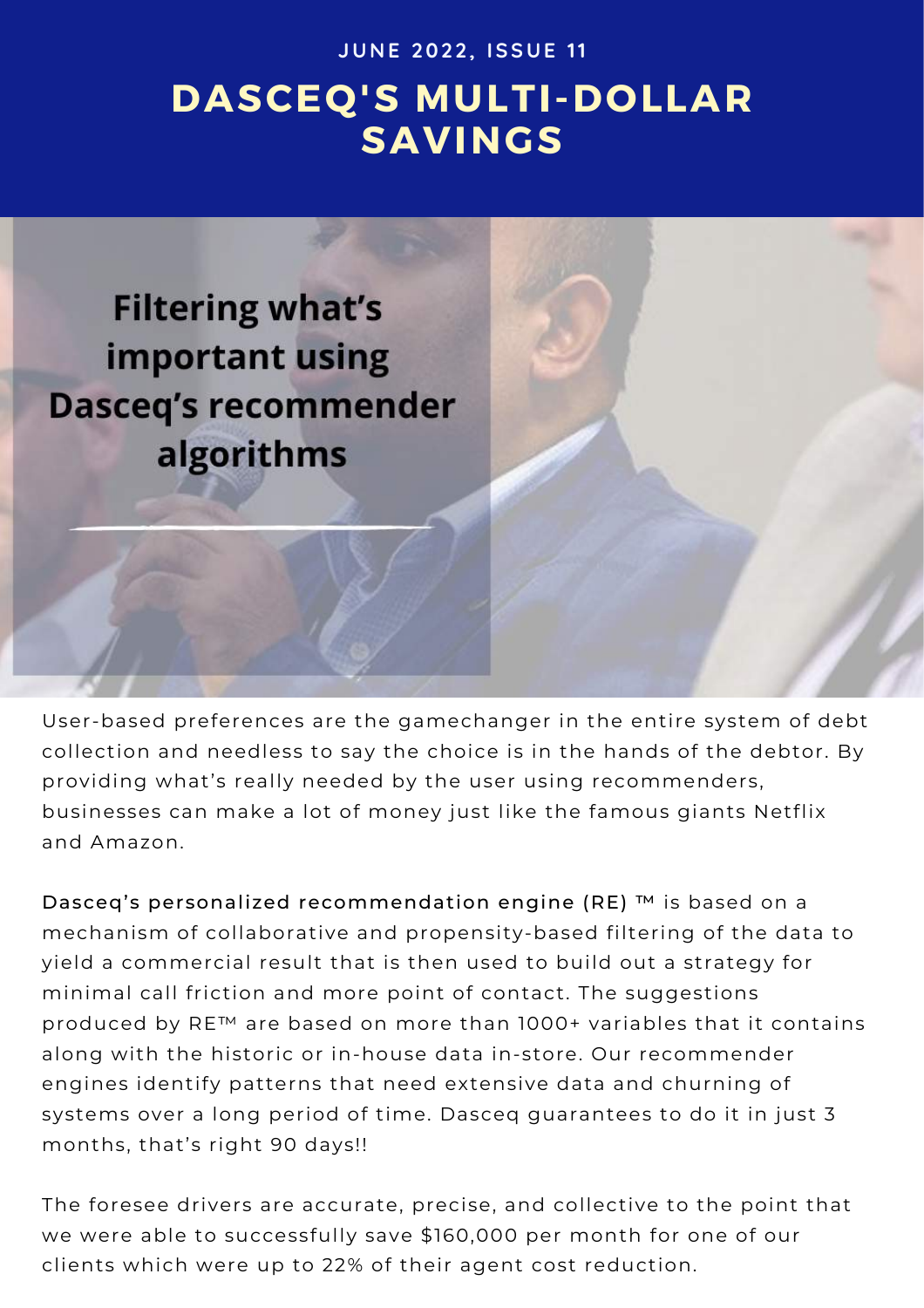Data collection – rating- filtering:

Identifying the key parameters to stand out as primary and secondary variables is one of the crucial steps of Dasceq's personalized recommendation engine (RE)™. A chance to hedge between high-risk and low-risk accounts well in advance to ensure minimal manual labor and more revenue/debt collected for the business. One of our clients, a renowned auto-lender company in the USA with over \$250000 in revenue per month, largely wanted a predictive model to flag accounts based on the risk and payment propensities. On top of it, they wanted to identify top drivers that caused their agents to repeatedly call the same debtor for debt and received payments after multiple touching bases. Dasceq's (RE)™ was brought to the system in Feb 2022 to fulfill their wants and make sure the calls with the right point of contact were engaging and fewer dropouts to avoid irate and frustrated customers. The challenges were many for Dasceq including a major challenge of the limited data chunk to feed the algorithm and the conflicting interpretation of their in-house data.

WE WERE ABLE TO SAVE AROUND \$500 PER ACCOUNT BY REDUCING THE FREQUENCY OF CALLS AND APPLYING AN **OMNICHANNEL** COMMUNICATION **METHOD** 

## Method & Impact :

It took Dasceq's (RE)™ a month to just collate data and integrate it to the +1000 consumer behavioral variables in order to build an omnichannel approach. A detailed analysis using First contact resolution metric along with Frequent Consumer-used Channel Preferences was performed.

Rigorous testing of hypotheses that came in the first few rounds was performed to make sure the interpretation of the recommendation engine's algorithm was on point. A predictive model was thus brought to life using Dasceq's SmartAI framework and 100% digitization of their workflows. The impact was significant in business as we were able to save around \$500 per account by reducing the frequency of calls and applying an omnichannel communication method.